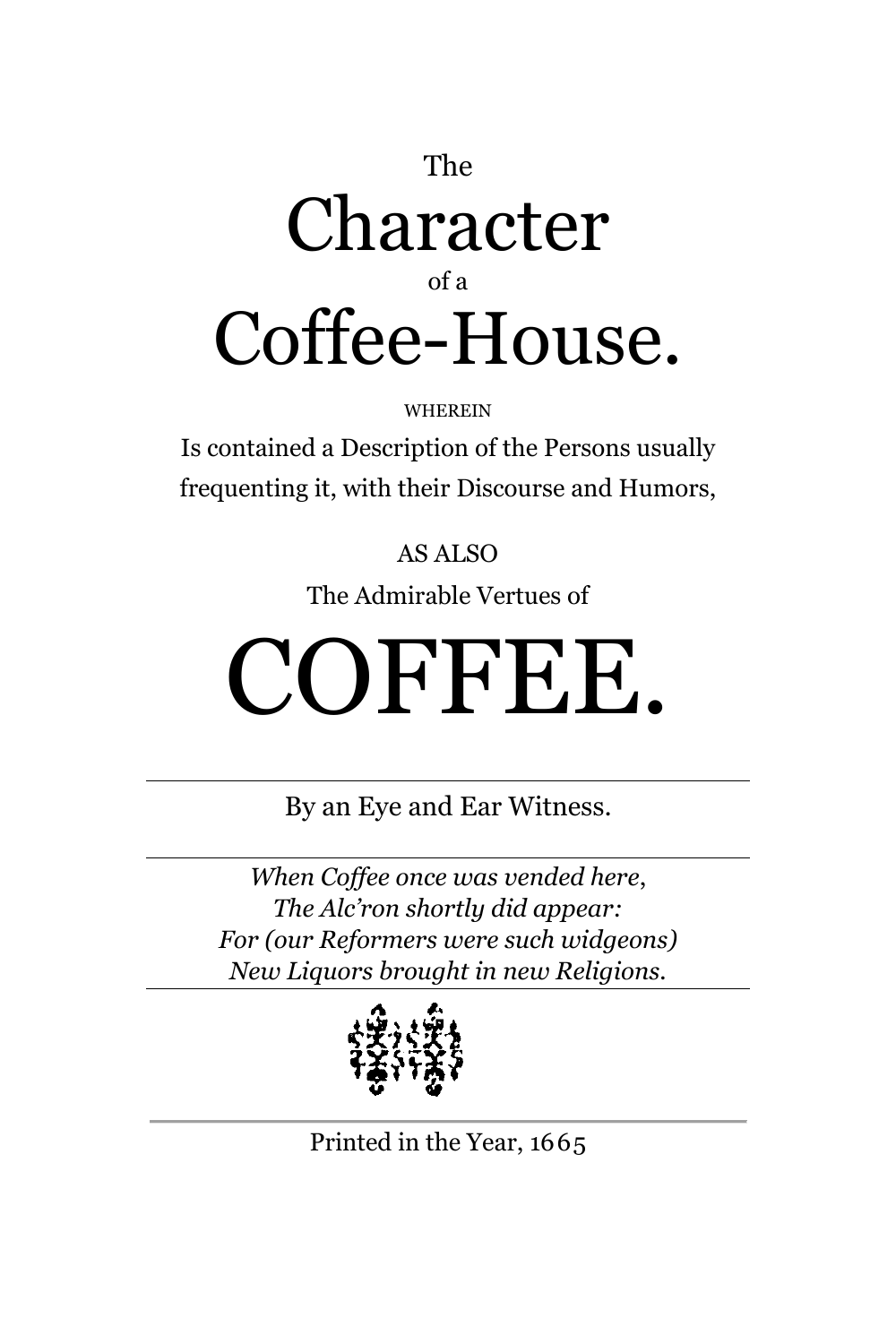

 ${\sf THE}$ 

### CHARACTER

OF A

## Coffee-house



*Coffee-house,* the learned hold It is a place where *Coffee's* sold; This derivation cannot fail us. For where *Ale's* vended, that's an *Ale-house.*

This being granted to be true, 'Tis meet that next *the Signs* we shew Both *where* and *how* to find this house Where men such *cordial broth* carowse. And if *Culpepper* woon some glory In turning the *Dispensatory* From *Latin* into *English;* then Why should not all good *English men* Give him much thanks who shews a *cure* For all diseases men endure?

As you along the streets do trudge. To take the pains you must not grudge, The Derivation Of A Coffeehouse.

Signs: how to find it out.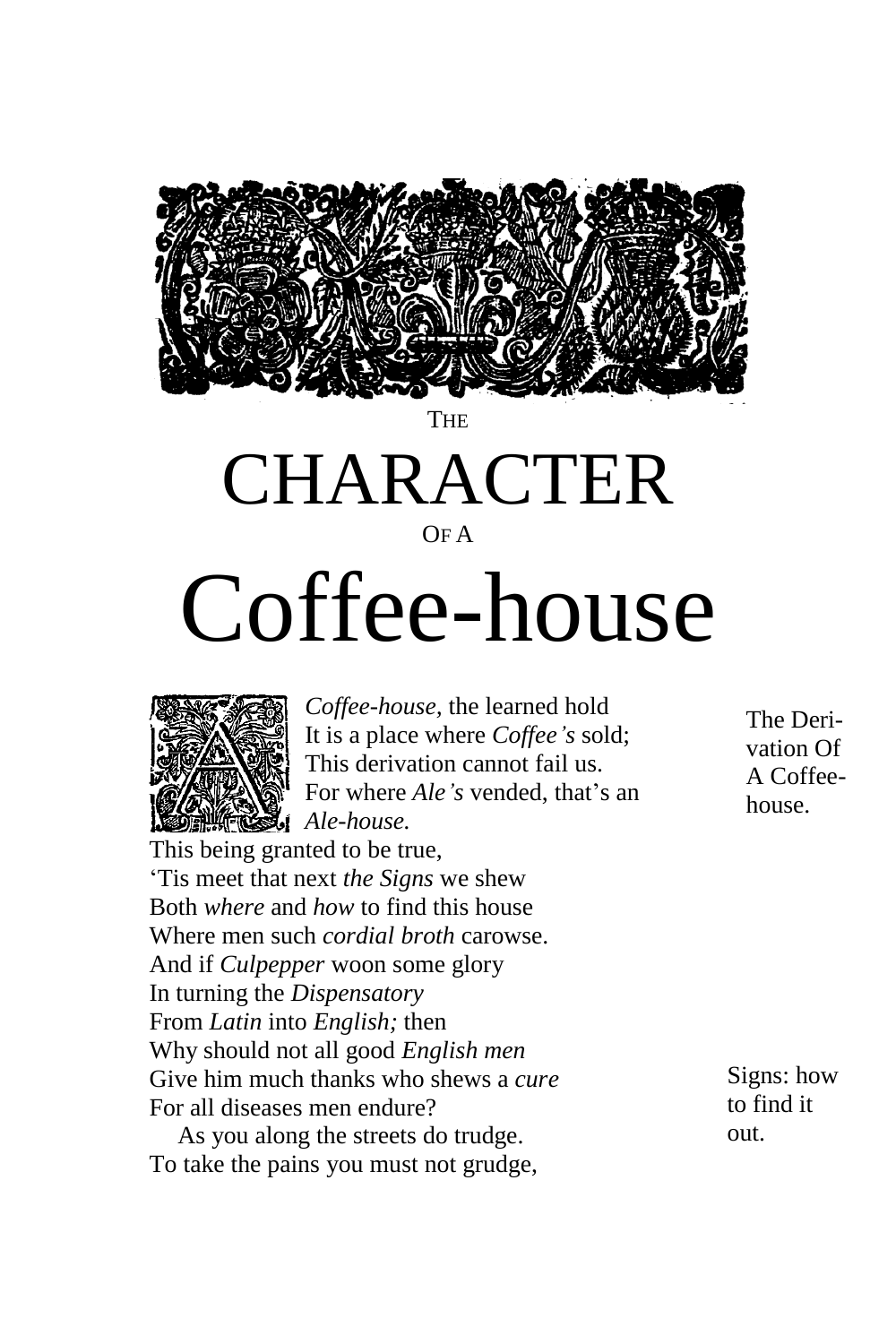To view the Posts or Broomsticks where The Signs of *Liquors* hanged are. And if you see the great *Morat* With Shash on's head instead of hat, Or any *Sultan* in his dress, Or picture of a *Sultaness.* Or *John's* admir'd curled pate, Or th' great *Mogul* in's Chair of State, Or *Constantine* the *Grecian,* Who fourteen years was th' onely man That made *Coffee* for th' great *Bashaw,* Although the man he never saw: Or if you see a *Coffee-cup* Fil'd from a Turkish pot, hung up Within the clouds, and round it *Pipes, Wax Candles. Stoppers,* these are types And certain signs (with many more . Would be too long to write them 'ore.) Which plainly do Spectators tell That in that house they *Coffee* sell. Some wiser than the rest (no doubt,) Say they can by the smell find't out; In at a door (say they,) but thrust Your Nose, and if you scent *burnt Crust.* Be sure there's *Coffee* sold that's good. For so by most 'tis understood.

Now being enter'd, there's no needing Of complements or gentile breeding, For you may seat you any where, There's no respect of persons there; Then comes the *Coffee-man* to greet you. With welcome Sir, let me entreat you. To tell me what you'l please to have. For I'm your humble, humble slave; But if you ask, what good does Coffee? He'l answer. Sir. don't think I scoff yee,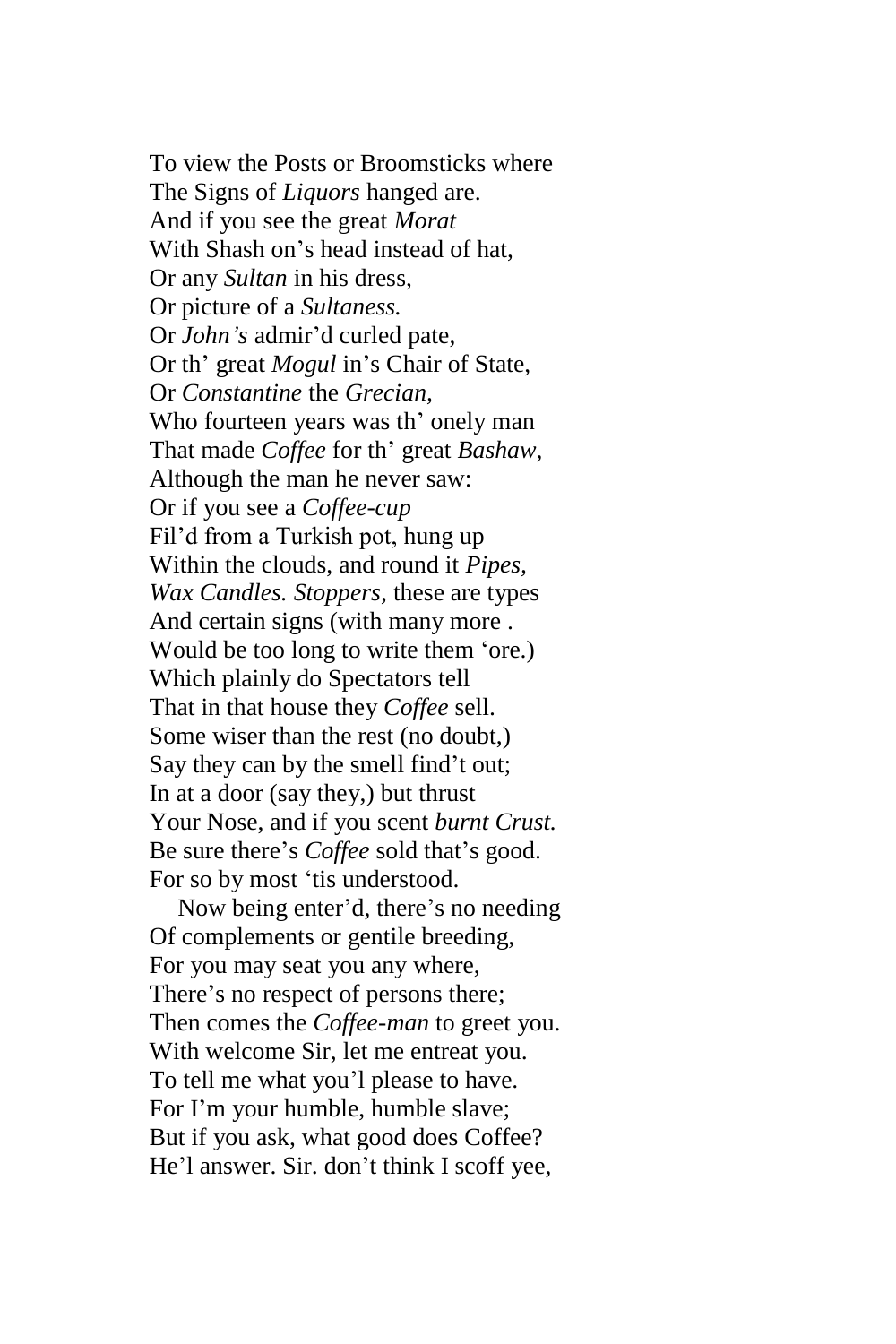If I affirm there's no disease Men have that drink it but find ease. Look, there's a man who takes the steem In at his Nose, has an extreme *Worm* in his pate, and giddiness, Ask him and he will say no less. There sitteth one whose Droptick belly Was hard as flint, now's soft as jelly. There stands another holds his head 'Ore th' Coffee-pot, was almost dead Even now with Rhume; ask him hee'l say That all his Rhum's now past away. See. there's a man sits now demure And sober, was within this hour Quite drunk, and comes here frequently, For 'tis his daily Malady, More, it has such reviving power 'Twill keep a man awake an houre, Nay. make his eyes wide open stare Both Sermon time and all the prayer. Sir, should I tell you all the rest O' th' cures't has done, two hours at least In numb'ring them I needs must spend, Scarce able then to make an end. Besides these vertues that's therein. For any kind of *Medicine,* The *Commonwealth-Kingdom* I'd say. Has mighty reason for to pray That still *Arabia* may produce Enough of Berry for it's use: For't has such strange magnetick force, That it draws after't great concourse Of all degrees of persons, even From high to low, from morn till even; Especially the *sober Party.* And News-mongers do drink't most hearty.

The vertues of coffee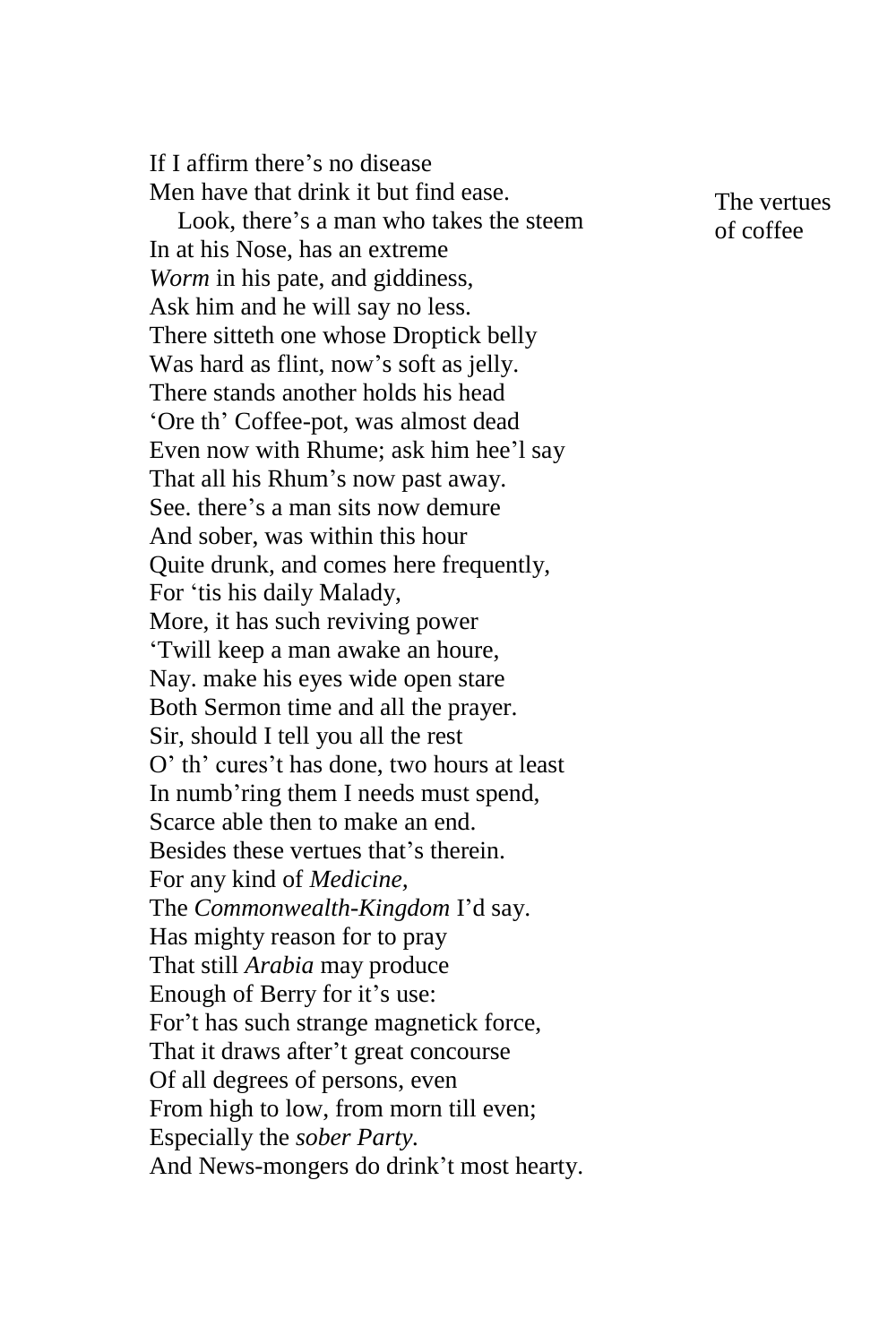Here you'r not thrust into a *Box* As *Taverns* do to catch the *Fox,* But as from th' top of *Pauls* high steeple. Th' whole *City's* view'd, even so all *people* May here be seen: no secrets are At th' *Court* for *Peace,* or th' *Camp* for *War,* But straight they'r here disclos'd and known; Men in this Age so wise are grown. Now (Sir) what profit may accrew By this, to all good men. judge you. With that he's loudly call'd upon For *Coffee,* and then whip he's gone. Here at a Table sits (perplext) A griping *Usurer,* and next To him a gallant *Furioso,* Then nigh to him a *Virtuoso;* A *Player* then (full fine) sits down, And close to him a *Country Clown.* O' th' other side sits some *Pragmatick,* And next to him some sly *Phanatick.* The gallant he for *Tea* doth call, The *Usurer* for nought at all. The *Pragmatick* he doth intreat That they will fill him some *Beau-cheat,* The *Virtuoso* he cries hand me Some *Coffee* mixt with *Sugar-candy. Phanaticus* (at last) says come, Bring me some *Aromaticum.* The *Player* bawls for *Chocolate,* All which the *Bumpkin* wond'ring at. Cries, ho. my *Masters,* what d' ye speak. D'ye call for drink in Heathen Greek? Give me some good old *Ale* or *Beer,* Or else I will not drink, I swear. Then having charg'd their *Pipes* around. The company. The several liquors.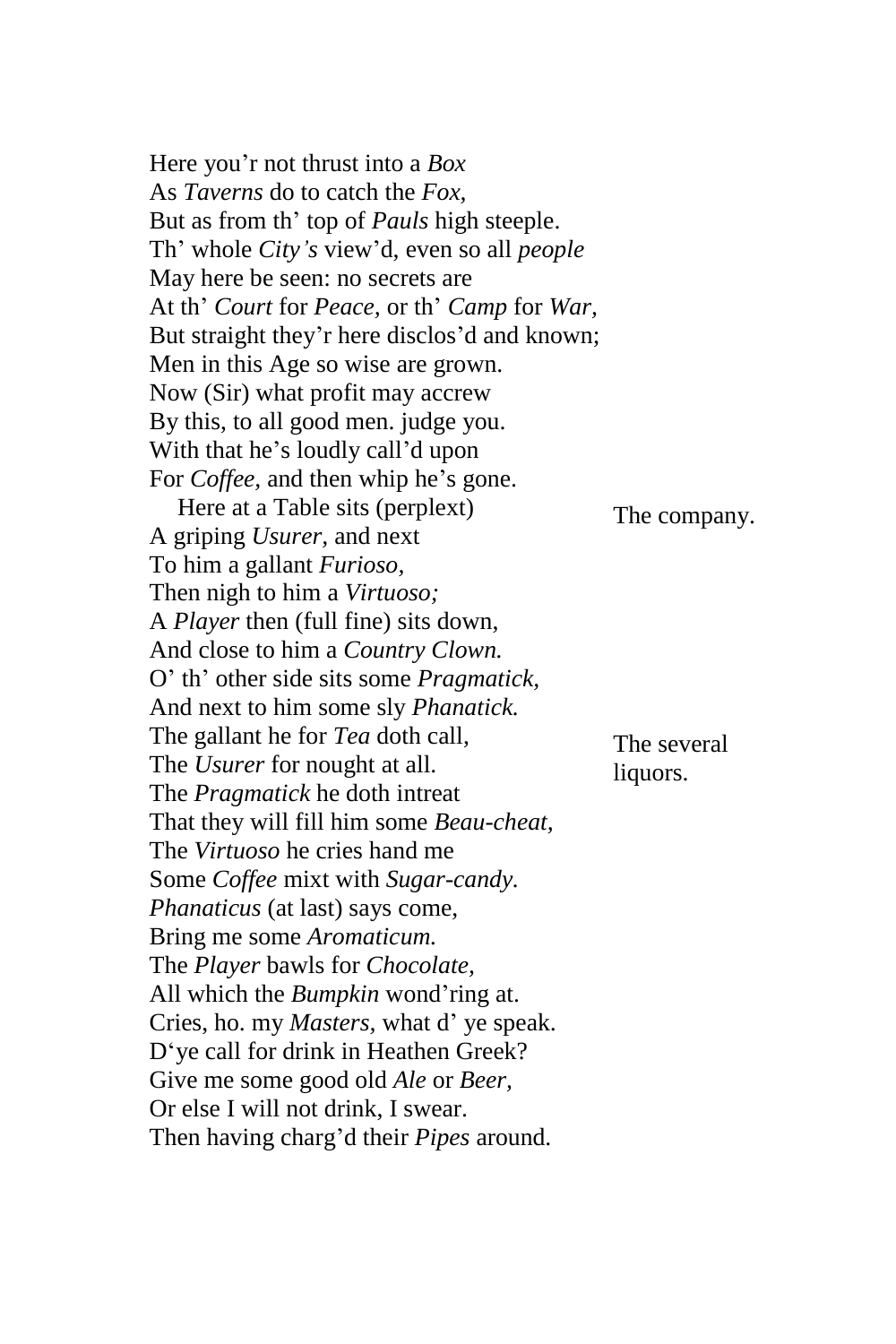Their discourse.

They silence break; First the profound And sage *Phanatique.* Sirs what news? Troth says the *Us'rer* I ne'r use To tip my tongue with such discourse, 'Twere news to know how to disburse A sum of mony (makes me sad) To get ought by't. times are so bad. The other answers, truly Sir You speak but truth, for I'le aver They ne'r were worse; did you not hear What *prodigies* did late appear At *Norwich. Ipswich, Grantham, Gotam!* And though prophane ones do not not'em, Yet we—Here th' *Virtuoso* stops The current of his speech, with hopes Quoth he. you will not tak't amiss, I say all's lies that's news like this, For I have Factors all about The Realm, so that no *Stars* peep out That are unusual, much less these Strange and unheard-of *Prodigies*  You would relate, but they are tost To me in letters by first Post. At which the *Furioso* swears Such chat as this offends his ears It rather doth become this Age To talk of bloodshed, fury, rage. And t'drink stout healths in brim-fill'd *Nogans,* To th' downfall of the *Hogan Mogans.*  With that the *Player* doffs his Bonnet. And tunes his voice as if a Sonnet Were to be sung: then gently says, O what delight there is in *Plays!* Sure if we were but all in *Peace.* This noise of *Wars* and *News* would cease; All sorts of people then would club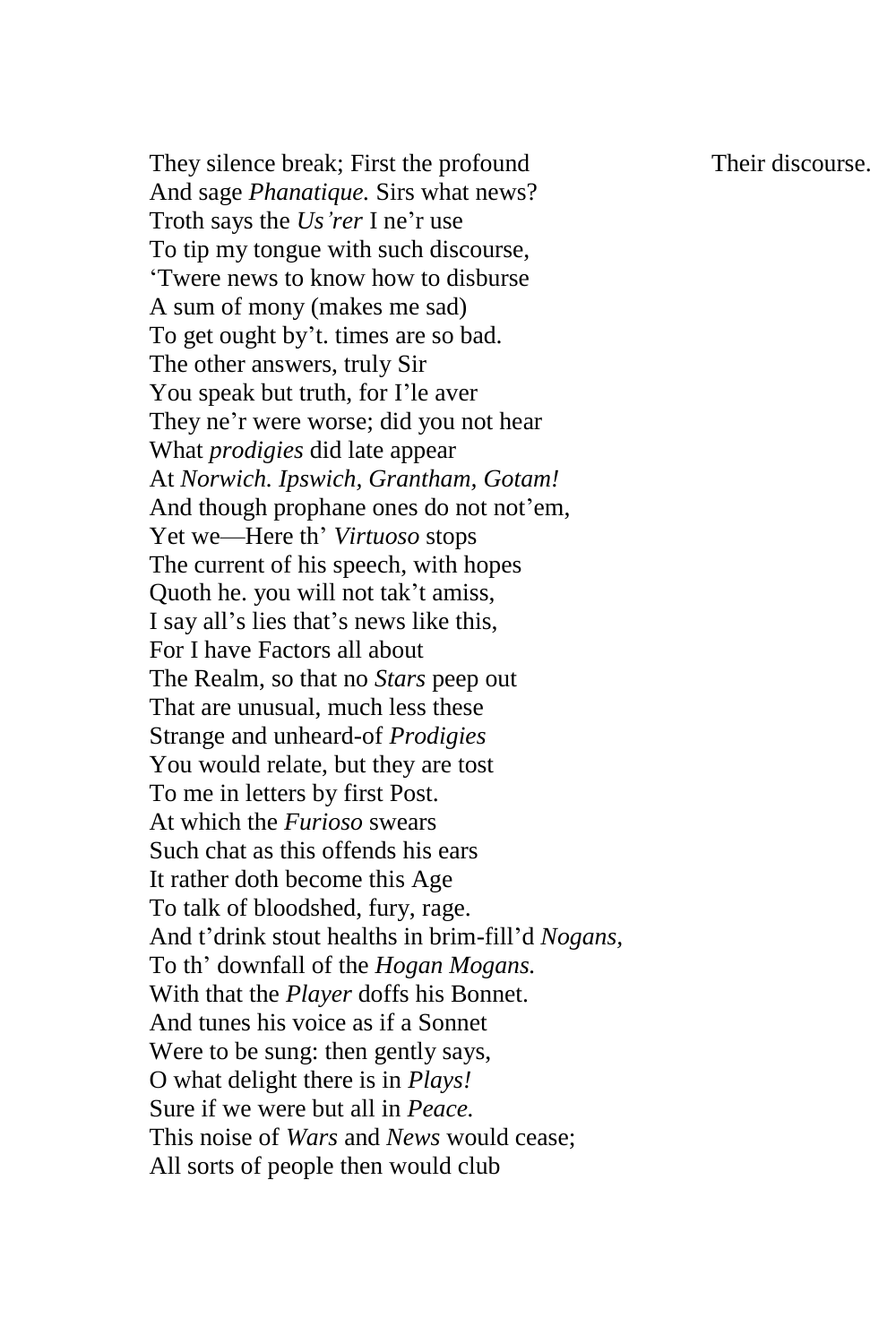Their pence to see n Play that's good. You'l wonder all this while (perhaps) The *Curioso* holds his chaps, But he doth in his thoughts devise, How to the rest he may seem wise; Yet able longer not to hold, His tedious tale too must be told, And thus begins. Sirs unto me It reason seems that liberty Of speech and words should be allow'd Where men of differing judgements croud, And that's a *Coffee-house,* for where Should men discourse so free as there? *Coffee* and *Commonwealth* begin Both with one letter, both came in Together for a *Reformation,* To make's a free and sober *Nation.* But now—With that *Phanaticus* Gives him a nod. and speaks him thus, Hold brother, I know your intent, That's no dispute convenient For this same place, truths seldome find Acceptance here, they'r more confin'd To *Taverns* and to *Ale-house* liquor, Where men do vent their minds more quicker, If that may for a truth but pass What's said. *In vino Veritas.* With that up starts the *Country Clown,* And stares about with threatening frown, As if he would even eat them all up, Then bids the boy run quick and call up A *Constable,* for he has reason To fear their Latin may be *treason.* But straight they all call what's to pay, Lay't down, and march each several way.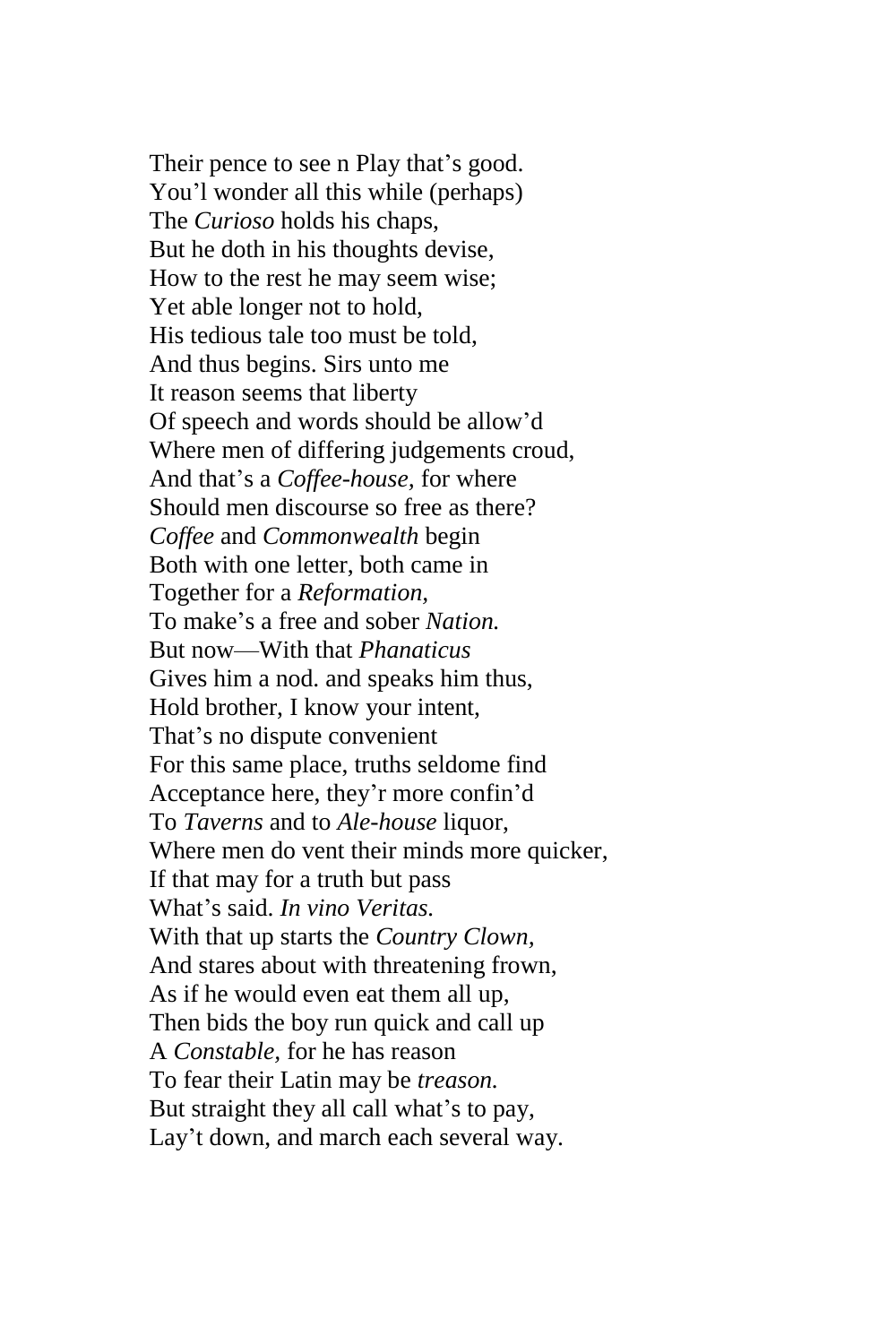At th' other table sits a Knight, And here *a grave old man* ore right Against his *worship,* then perhaps That *by* and *by* a *Drawer* claps His bum close by them, there down squats *A dealer in old shoes and hats;*  And here withouten any panick Fear, dread or care a bold *Mechanick.*

The *Knight* (because he's so) he prates Of matters far beyond their pates. *The grave old man* he makes a bustle, And his wise sentence in must justle. Up starts th' *Apprentice boy* and he Says boldly so and so't must be. *The dealer in old shoes* to utter His saying too makes no small sputter. Then comes the pert *mechanick blade,*  And contradicts what all have said. The end of all the *Chat* is this, Each for the *Dutch* have *rods* in *piss*.

There by the fier-side doth sit, One freezing in an *Ague* fit. Another poking in't with th' tongs, Still ready to cough up his lungs Here sitteth one that's melancolick, And there one singing in a frolick. Each one hath such a prety gesture. At Smithfield fair would yield a tester. Boy reach a pipe cries he that shakes, The songster no Tobacco takes. Says he who coughs, nor do I smoak, Then *Monsieur Mopus* turns his cloak Off from his face, and with a grave Majestick beck his pipe doth crave. They load their guns and fall a smoaking, Whilst he who coughs sits by a choaking,

The company.

Their discourse.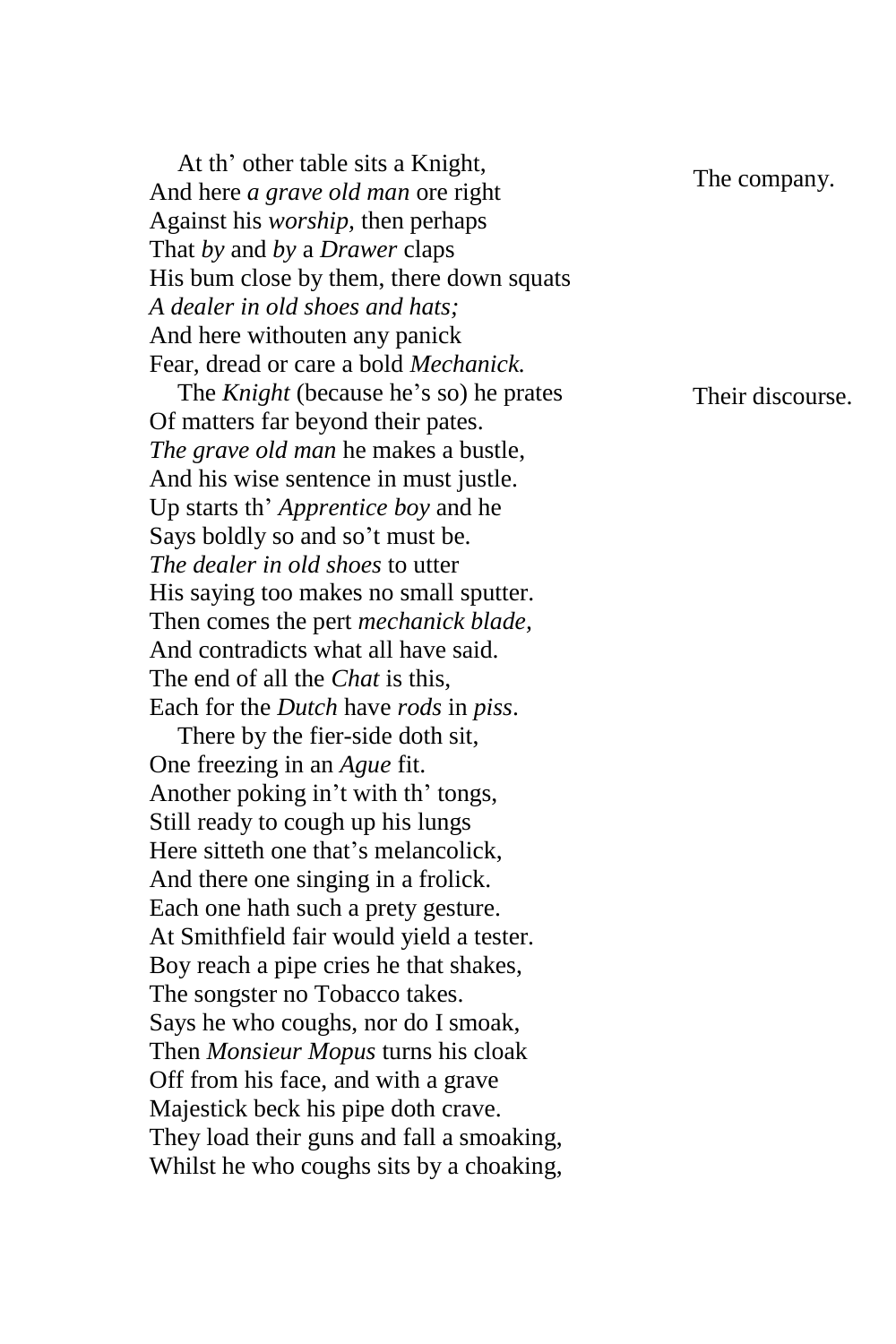Till he no longer can abide, And so removes from th' fier side. Now all this while none calls to drink. Which makes the *Coffee boy* to think Much they his pots should so enclose, He cannot pass but tread on toes. With that as he the *Nectar* fills From pot to pot, some on't he spills Upon the *Songster.* Oh cries he, Pox, what dost do? thou'st burnt my knee; No says the boy, (to make a bald And blind excuse.) *Sir 'twill not scald.* With that the man lends him a cuff O'th' ear, and whips away in snuff. The other two, their pipes being out, Says *Monsieur Mopus* I much doubt My friend I wait for will not come, But if he do, say I'm gone home. Then says the *Aguish man* I must come According to my wonted custome, To give ye' a visit, although now I dare not drink, and so *adieu.* The boy replies, O Sir, however You'r very welcome, we do never Our *Candles, Pipes* or *Fier* grutch To daily customers and such, They'r *Company* (without expence,) For that's sufficient recompence. Here at a table all alone, Sits (studying) *a spruce youngster,* (one Who doth conceipt himself fully witty, And's counted *one o' th' wits o' th' City*,) Till by him (with a stately grace,) A Spanish *Don* himself doth place. Then (cap in hand) a brisk *Monsieur* He takes his seat, and crowds as near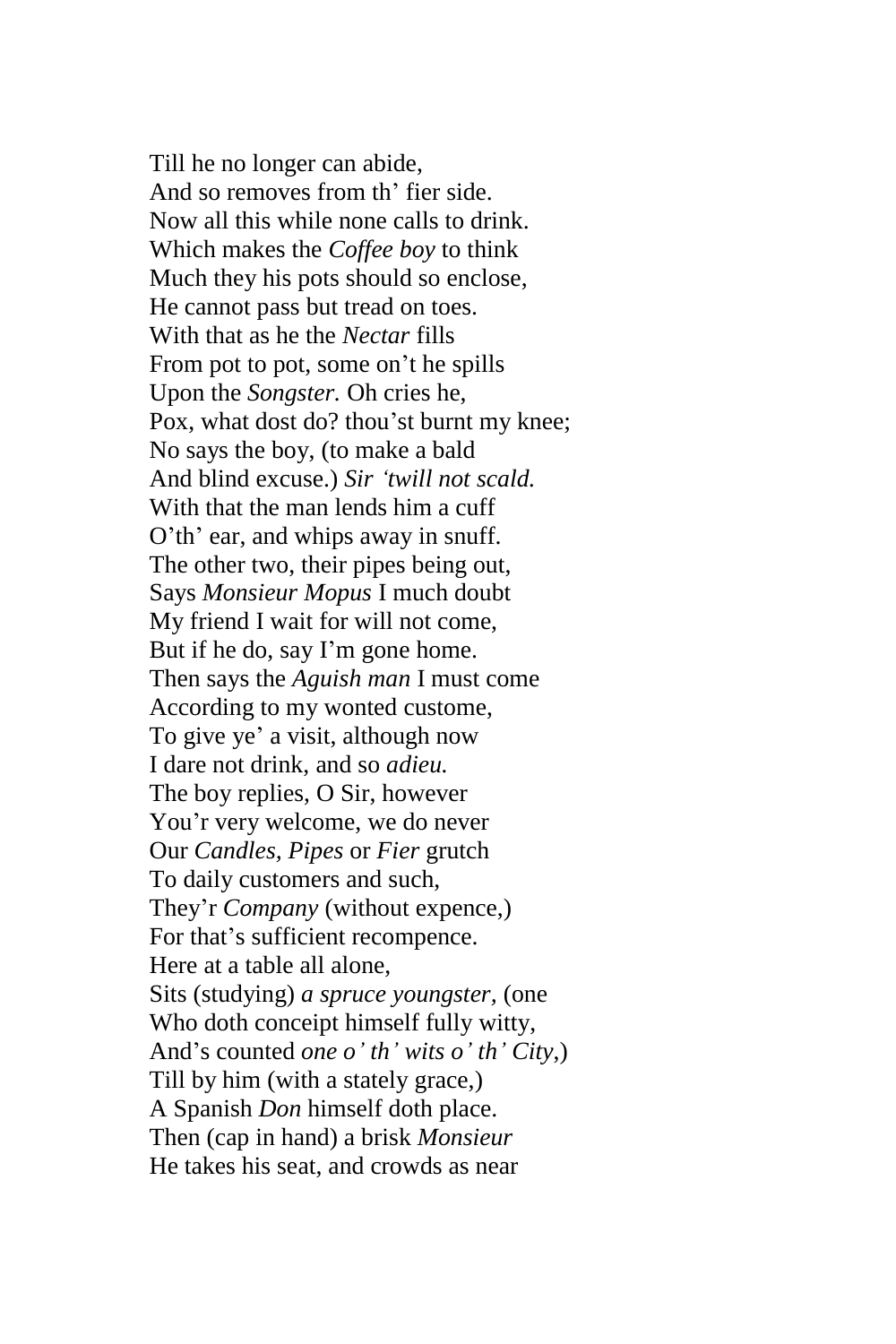As possibly that he can come. Then next a *Dutchman* takes his room. The Wits glib tongue begins to chatter, Though't utters more of noise than matter, Yet 'cause they seem to mind his words, His lungs more tattle still affords. At last says he to *Don,* I trow You understand me? *Sennor no* Says th' other. Here the Wit doth pause A little while, then opes his jaws, And says to *Monsieur,* you enjoy Our tongue I hope? *Non par ma foy.* Replies the *Frenchman:* nor you, Sir? Says he to th' *Dutchman, Neen mynheer*: With that he's gone, and cries, why sho'd He stay where *wit's* not understood? There in a place of his own chusing (Alone) some *lover* sits a musing, With arms across, and's eyes up lift, As if he were of sence bereft. Till sometimes to himself he's speaking, Then sighs as if his heart were breaking. Here in a corner sits a *Phrantick,* And there stands by a frisking Antick, Of all sorts some and all conditions, Even *Vintners, Surgeons* and *Physicians.* The *blind,* the *deaf,* and *aged cripple* Do here resort and Coffee tipple.

Now here (perhaps) you may expect My *Muse* some trophies should erect In high flown verse, for to set forth The *noble praises* of its *worth.*

Truth is, *old Poets* beat their brains To find out high and lofty strains To praise the (now too frequent) use Of the bewitching *grapes strong juice.*